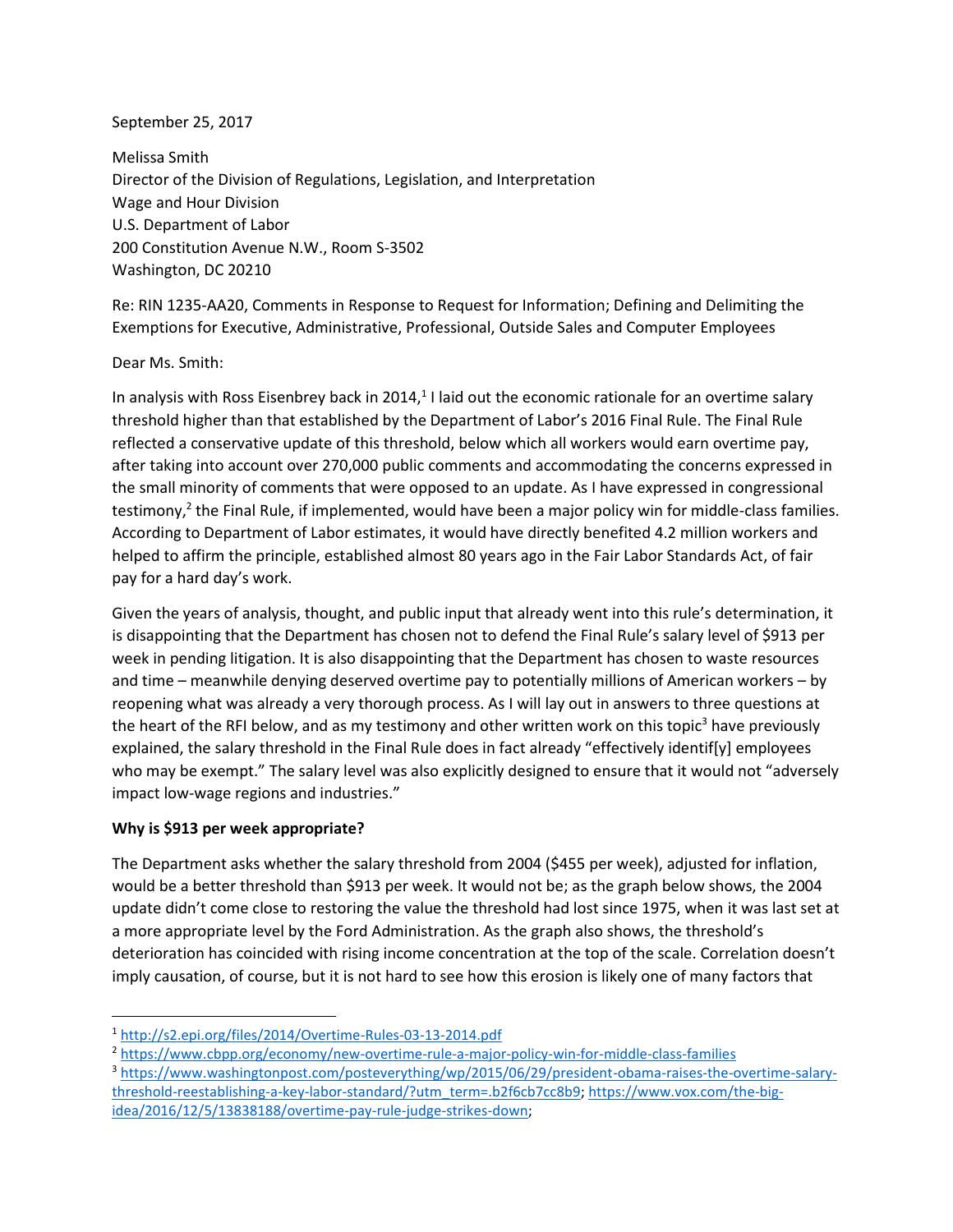have tilted the economic playing field away from low- and middle-income workers and towards the owners of capital.





Sources: Author's calculations using data from the Federal Register, Bureau of Labor Statistics, and Thomas Piketty and Emmanuel Saez

The 2016 Final Rule would still only partially recover the ground the salary threshold has lost since 1975. Back then, over 60 percent of full-time salaried workers earned salary levels that qualified them for overtime pay. The new threshold would be above the salaries of only 35 percent of full-time salaried workers, more than the Bush-era rule would have covered (and much more than the 7 percent of fulltime salaried workers below the threshold today) but not nearly as high as a reasonable rule update might have gone.

## **Shouldn't the threshold account for low-wage regions and industries that have less wiggle room for labor costs?**

The 2016 Final Rule already accounted for concerns about low-wage regions and nonprofit institutions with tight operating margins. The Department chose, rather than restoring the salary threshold to its 1975 level, to set it at the 40<sup>th</sup>-percentile wage for the lowest-wage region in the country  $-$  the South. Instead of updating the rule every year to keep pace with inflation, the Department decided to reset it only every three years by benchmarking it again to the 40<sup>th</sup>-percentile wage in whatever region that wage is lowest. The threshold should thus be seen as a conservative floor that gives businesses time to adjust, per the Department's consideration of the public comments already submitted on this topic.